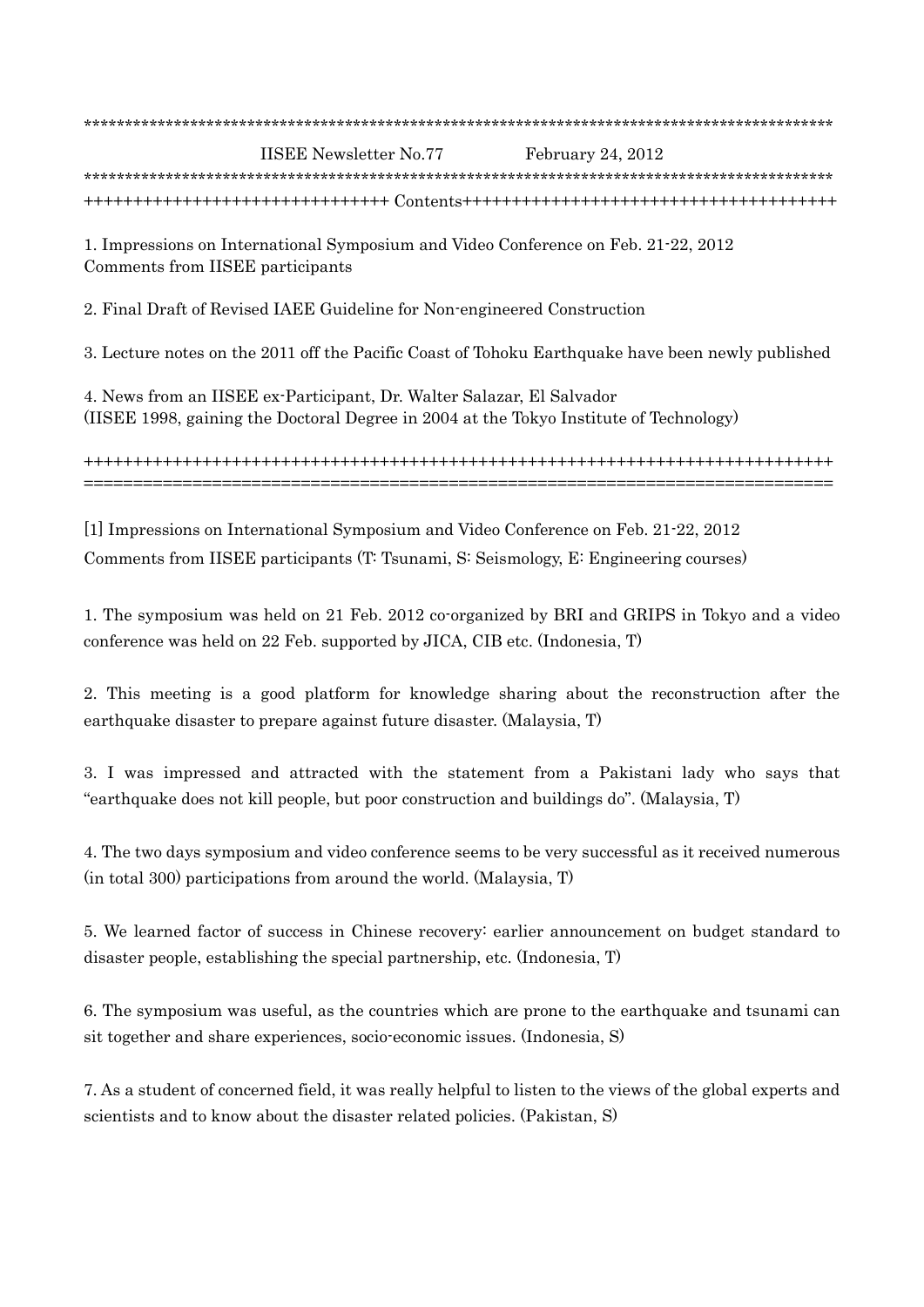8. I learned plenty of intelligence of disasters in recent years and some new views and progress of the post–disaster reconstruction. IAEE guideline is also valuable. (China, S)

9. I think the actions should be aimed to save the lives of citizens. The symposium is very helpful as sharing the experiences on how to overcome. (Dominican Republic, S)

10. I think that listening to the views of specialists, who have experience, study their opinions and recommendations have a kind of practical importance. (Azerbaijan, S)

11. We could see how former participants of IISEE training have managed some help to their own countries. Also how the Japan aided to developing countries. (Dominica, S)

12. The 2nd part of symposium included discussion about reconstruction from different view such as social, economy, building and infrastructur. (Mongolia, S)

13. This kind of activity is very important because we can see more closely the main aspects to take into account in order of to improve our policies. (Dominican Republic, E)

14. Prof. Onishi's comprehensive presentation is very helpful and valuable for us to understand some reconstruction plans and policies for March 11th disaster. (China, E)

15. International symposiums for sharing one's experience and ideas are very much helpful in making effective Policy on Disaster Risk Management. (Philippines, E)

16. We learned lessons from Kanto Earthquake in 1923, Kobe Earthquake in 1995 and 2011 Tohoku Earthquake. (Myanmar, E)

17. Major conclusion by Dr. Wang was that the learning from other societies' experience in struggling with disasters, like the experience of Japan, is important. (Macedonia, E)

18. Sometime women are ignored in the reconstruction process, but I understand it is not possible to achieve reconstruction without participation of women. (Bangladesh, E)

19. The important point is that building hardware in disaster prevention is not enough, and it must be accompanied by software. (Indonesia, E)

20. People forget very fast after disaster and ready to continue the same behavior. It's very important to keep them in touch with the reality. Then, education is a key. (Haiti, E)

21. The lesson learned in my opinion is: "We should not forget about the disasters in the past and learn about that and also transmit this knowledge to the next generation". (Peru, E)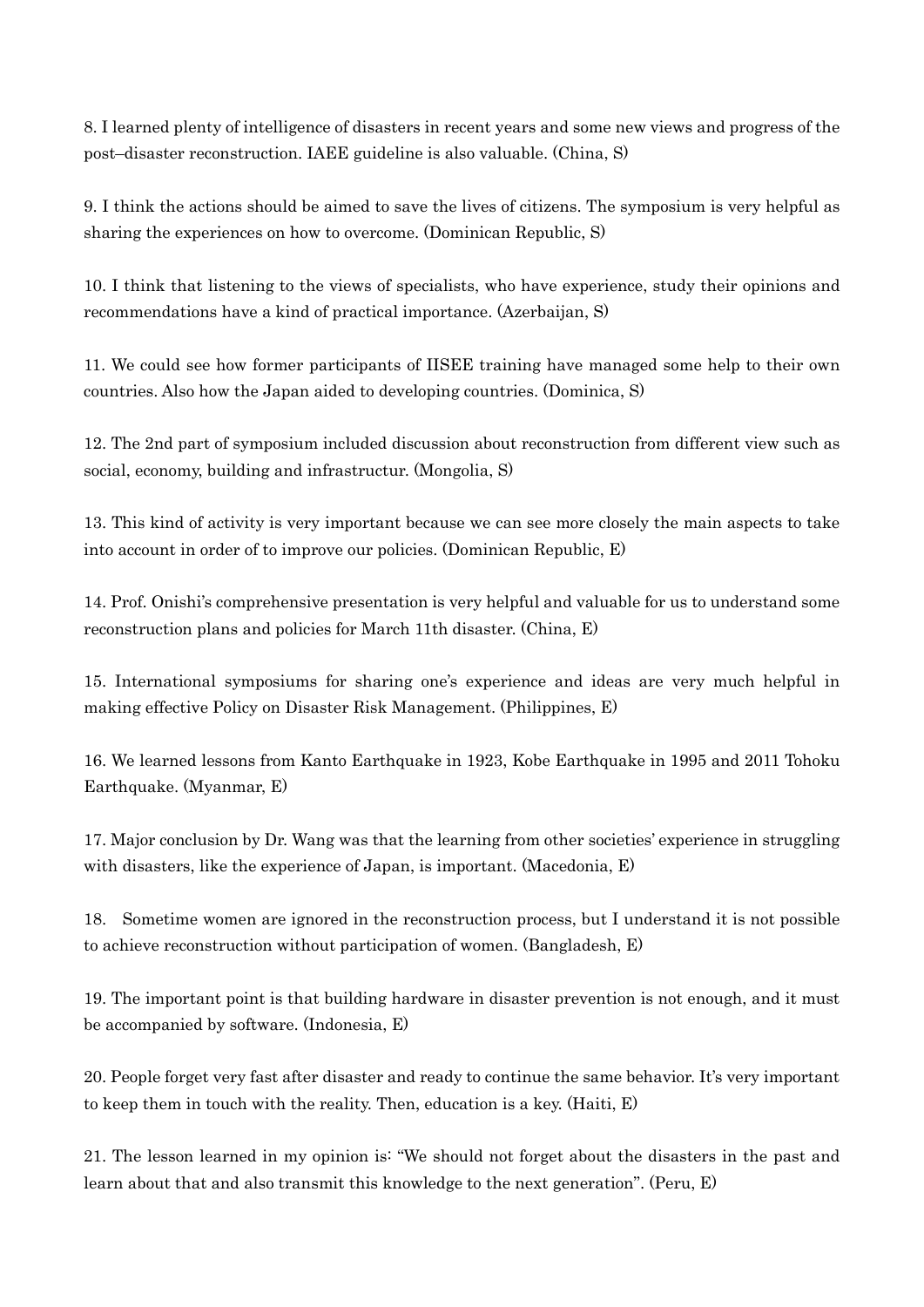22. The first fact is about Sustainable Reconstruction the Physical, Institutional, Social and Economic aspects are necessary and must be treated interrelated. (El Salvador, E)

23. This symposium and video conference allowed us understand disaster mitigation in different countries; it is valuable to share the knowledge and policies. (El Salvador, E)

IISEE

-------------------------------------------------------------------------------------------------------------------------------------------

[2] Final Draft of Revised IAEE Guideline for Non-engineered Construction

Since 1963, the International Association for Earthquake Engineering (IAEE) promotes earthquake engineering to global experts and non-technical issues to local communities.

The original Guideline for Earthquake Resistant Non-engineered Construction was formulated in 1986. The attached revised guideline has been prepared in February 2012 by Dr. Arya, Ing. B. Teddy, Prof. Ishiyama utilizing the financial support from UNESCO IPRED (International Platform for Reducing Earthquake Disasters) programme.

If you have any comments to this revised Guideline, IISEE will transfer your valuable comments on the Guideline to Dr. Ishiyama who has been an IISEE's senior researcher. http://iisee.kenken.go.jp/net/members/iaee/NonEngMainA4Er.pdf

Shoichi ANDO Director, IISEE

-------------------------------------------------------------------------------------------------------------------------------------------

[3] Lecture notes on the 2011 off the Pacific Coast of Tohoku Earthquake have been newly published

The IISEE-UNESCO Lecture Notes Archive posts the training materials used in the IISEE training courses to help mitigate earthquake disasters in developing countries by disseminating information on the IISEE training courses.

Among these lecture notes IISEE pick up the ones which focus on the 2011 off the Pacific Coast of Tohoku Earthquake and open them in the new special page below

http://iisee.kenken.go.jp/lna/?mod=tohoku

We are planning to upload more lecture notes on this page and improve the archive.

## IISEE

-------------------------------------------------------------------------------------------------------------------------------------------